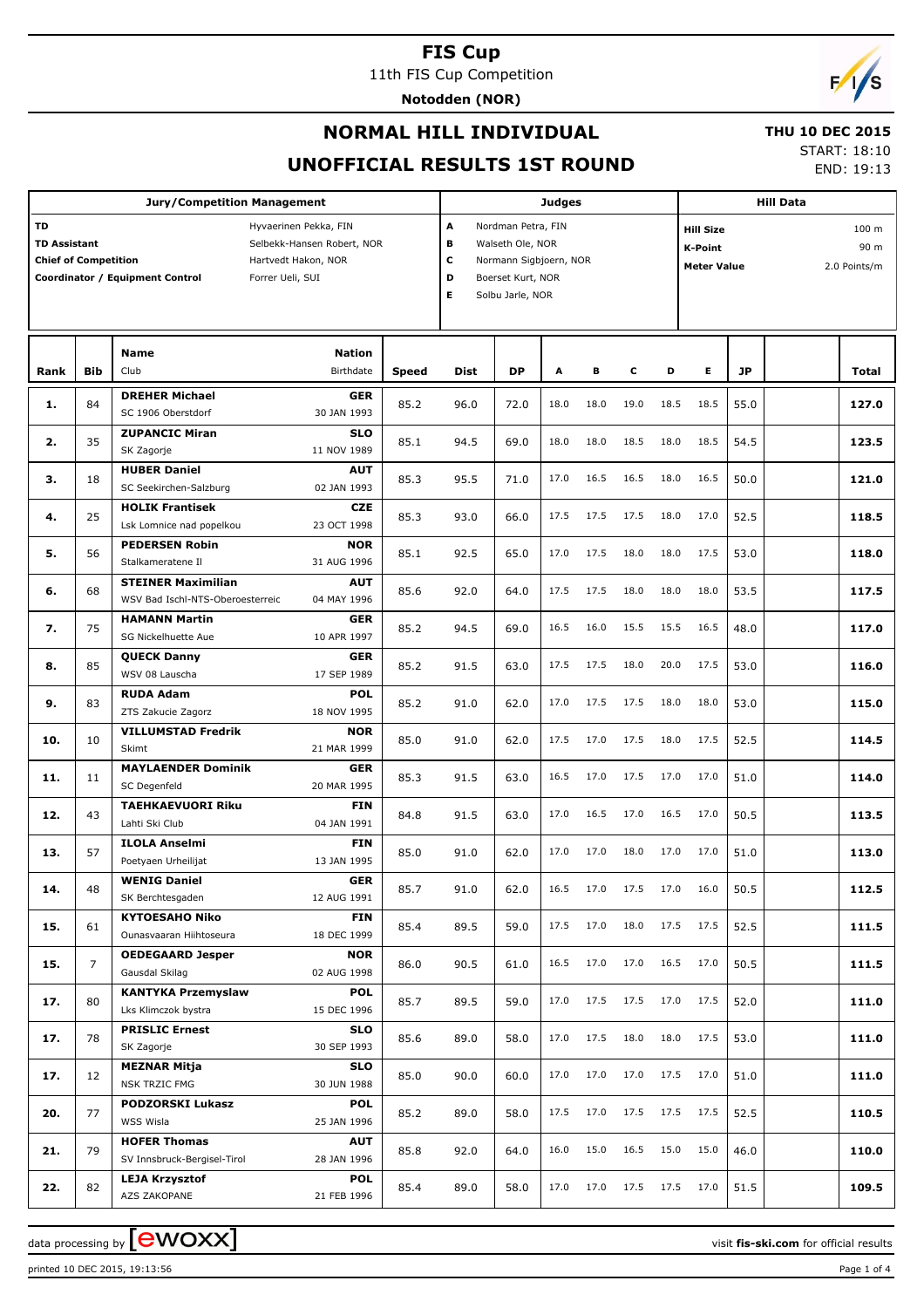11th FIS Cup Competition

**Notodden (NOR)**

## **NORMAL HILL INDIVIDUAL**



## **UNOFFICIAL RESULTS 1ST ROUND**

START: 18:10

|      | UNOFFICIAL RESULTS 1ST ROUND |                                               |                           |       |      |           |      |      |      |      |      |           |  | END: 19:13 |
|------|------------------------------|-----------------------------------------------|---------------------------|-------|------|-----------|------|------|------|------|------|-----------|--|------------|
|      |                              | Name                                          | <b>Nation</b>             |       |      |           |      |      |      |      |      |           |  |            |
| Rank | <b>Bib</b>                   | Club                                          | Birthdate                 | Speed | Dist | <b>DP</b> | A    | В    | c    | D    | Е    | <b>JP</b> |  | Total      |
|      |                              | <b>SAKALA Filip</b>                           | <b>CZE</b>                |       |      |           |      |      |      |      |      |           |  |            |
| 23.  | 54                           | Tj Frenstat pod radhostem                     | 21 MAY 1996               | 85.6  | 89.5 | 59.0      | 17.0 | 16.5 | 17.0 | 15.5 | 16.5 | 50.0      |  | 109.0      |
|      |                              | <b>LEHTINEN Aapo</b>                          | <b>FIN</b>                |       |      |           |      |      |      |      |      |           |  |            |
| 23.  | 21                           | Lahden Hiihtoseura                            | 13 JAN 1996               | 85.4  | 88.5 | 57.0      | 17.0 | 17.0 | 18.0 | 18.0 | 17.0 | 52.0      |  | 109.0      |
|      |                              | <b>POLASEK Viktor</b>                         | <b>CZE</b>                |       |      |           |      |      |      |      |      |           |  |            |
| 25.  | 55                           | Sk Nove mesto na morave                       | 18 JUL 1997               | 85.3  | 89.0 | 58.0      | 16.5 | 16.5 | 17.5 | 17.0 | 16.5 | 50.0      |  | 108.0      |
|      |                              | <b>GREIDERER Simon</b>                        | <b>AUT</b>                |       |      |           |      |      |      |      |      |           |  |            |
| 26.  | 81                           | HSV Absam-Bergisel-Tirol                      | 18 JAN 1996               | 85.5  | 88.0 | 56.0      | 16.5 | 16.5 | 17.0 | 17.5 | 17.0 | 50.5      |  | 106.5      |
|      |                              | <b>TIGIN Alexander</b>                        | <b>RUS</b>                |       |      |           |      |      |      |      |      |           |  |            |
| 27.  | 40                           | Yfa                                           | 13 AUG 1997               | 84.4  | 87.5 | 55.0      | 16.5 | 17.0 | 17.5 | 17.5 | 16.5 | 51.0      |  | 106.0      |
| 28.  | 70                           | <b>KORHONEN Janne</b>                         | <b>FIN</b>                | 84.9  | 87.5 | 55.0      | 17.0 | 16.0 | 17.0 | 17.0 | 16.5 | 50.5      |  | 105.5      |
|      |                              | Lieksan Hiihtoseura                           | 30 OCT 1996               |       |      |           |      |      |      |      |      |           |  |            |
| 29.  | 73                           | <b>VAENSKAE Elias</b>                         | <b>FIN</b>                | 85.4  | 88.0 | 56.0      | 15.5 | 15.5 | 17.0 | 16.5 | 17.0 | 49.0      |  | 105.0      |
|      |                              | Lieksa Ski club                               | 20 JUL 1996               |       |      |           |      |      |      |      |      |           |  |            |
| 29.  | 29                           | <b>DEMIR Ayberk</b>                           | <b>TUR</b>                | 85.3  | 90.0 | 60.0      | 15.5 | 15.0 | 14.5 | 15.0 | 15.0 | 45.0      |  | 105.0      |
|      |                              |                                               | 14 FEB 1997               |       |      |           |      |      |      |      |      |           |  |            |
| 31.  | 74                           | <b>BRADATSCH Sebastian</b>                    | <b>GER</b>                | 84.7  | 87.0 | 54.0      | 16.5 | 16.5 | 16.0 | 17.5 | 17.0 | 50.0      |  | 104.0      |
|      |                              | WSC 07 Ruhla                                  | 08 MAY 1996               |       |      |           |      |      |      |      |      |           |  |            |
| 32.  | 45                           | <b>ZHAPAROV Marat</b>                         | <b>KAZ</b>                | 85.3  | 88.0 | 56.0      | 15.0 | 15.5 | 16.0 | 15.5 | 15.5 | 46.5      |  | 102.5      |
|      |                              | Ski Club VKO                                  | 25 AUG 1985               |       |      |           |      |      |      |      |      |           |  |            |
| 32.  | $\overline{2}$               | <b>LIPPESTAD Carl Henning</b>                 | <b>NOR</b>                | 85.3  | 87.5 | 55.0      | 16.0 | 15.0 | 16.0 | 15.5 | 17.0 | 47.5      |  | 102.5      |
|      |                              | Bekkelaget                                    | 19 MAR 1998               |       |      |           |      |      |      |      |      |           |  |            |
| 34.  | 42                           | <b>KLINGA Sebastian</b><br>Lahden Hiihtoseura | <b>FIN</b><br>26 APR 1992 | 84.8  | 88.5 | 57.0      | 15.0 | 15.5 | 14.0 | 12.5 | 15.0 | 44.0      |  | 101.0      |
|      |                              | <b>SUMSTAD Are</b>                            | <b>NOR</b>                |       |      |           |      |      |      |      |      |           |  |            |
| 34.  | 32                           | Soer-Fron Il                                  | 21 DEC 1996               | 85.5  | 86.0 | 52.0      | 16.0 | 16.0 | 17.0 | 16.5 | 16.5 | 49.0      |  | 101.0      |
|      |                              | <b>KARTA Samet</b>                            | <b>TUR</b>                |       |      |           |      |      |      |      |      |           |  |            |
| 36.  | 66                           |                                               | 09 SEP 1993               | 85.6  | 86.5 | 53.0      | 15.5 | 15.0 | 16.5 | 13.5 | 16.0 | 46.5      |  | 99.5       |
|      |                              | <b>FRIBERG Christian</b>                      | <b>USA</b>                |       |      |           |      |      |      |      |      |           |  |            |
| 36.  | 36                           | Saint Paul Ski Club                           | 08 SEP 1994               | 85.0  | 85.0 | 50.0      | 16.5 | 16.5 | 16.5 | 16.5 | 17.0 | 49.5      |  | 99.5       |
|      |                              | <b>RUIKKA Pyry</b>                            | <b>FIN</b>                |       |      |           | 16.5 | 15.0 | 16.5 | 16.5 | 16.5 |           |  |            |
| 36.  | 31                           | Kouvola Ski club                              | 04 JAN 1998               | 85.4  | 85.0 | 50.0      |      |      |      |      |      | 49.5      |  | 99.5       |
| 39.  | 65                           | <b>CINTIMAR Muhammet Irfan</b>                | <b>TUR</b>                | 85.6  | 86.0 | 52.0      | 15.5 | 15.5 | 15.0 | 16.0 | 16.0 | 47.0      |  | 99.0       |
|      |                              |                                               | 16 JUL 1997               |       |      |           |      |      |      |      |      |           |  |            |
| 39.  | 34                           | <b>LOE Jostein</b>                            | <b>NOR</b>                | 85.5  | 85.5 | 51.0      | 16.0 | 16.0 | 16.0 | 15.5 | 16.0 | 48.0      |  | 99.0       |
|      |                              | Raufoss II                                    | 16 SEP 1994               |       |      |           |      |      |      |      |      |           |  |            |
| 39.  | 26                           | <b>BROWN A J</b>                              | <b>USA</b>                | 85.6  | 85.0 | 50.0      | 16.5 | 16.0 | 16.5 | 16.5 | 16.0 | 49.0      |  | 99.0       |
|      |                              | Norge Ski Club                                | 28 FEB 1995               |       |      |           |      |      |      |      |      |           |  |            |
| 42.  | 76                           | <b>JARZABEK Dawid</b>                         | <b>POL</b>                | 85.2  | 84.0 | 48.0      | 16.5 | 16.5 | 17.0 | 17.0 | 17.0 | 50.5      |  | 98.5       |
|      |                              | TS Wisla Zakopane<br><b>REISENAUER Janni</b>  | 03 MAR 1999               |       |      |           |      |      |      |      |      |           |  |            |
| 42.  | 72                           | TSU St. Veit-Salzburg                         | <b>AUT</b><br>07 NOV 1997 | 84.9  | 85.5 | 51.0      | 16.0 | 15.5 | 16.5 | 15.5 | 16.0 | 47.5      |  | 98.5       |
|      |                              | <b>HAFSLUND Oscar Alexander</b>               | <b>NOR</b>                |       |      |           |      |      |      |      |      |           |  |            |
| 44.  | 38                           | Norbygda/Loeten ski                           | 22 JUN 1997               | 85.0  | 83.5 | 47.0      | 16.5 | 16.0 | 16.5 | 17.0 | 16.5 | 49.5      |  | 96.5       |
|      |                              | <b>KOTIK Kiril</b>                            | <b>RUS</b>                |       |      |           |      |      |      |      |      |           |  |            |
| 44.  | 27                           |                                               | 02 NOV 1998               | 85.3  | 84.0 | 48.0      | 16.0 | 15.5 | 16.0 | 16.5 | 16.5 | 48.5      |  | 96.5       |
|      |                              | <b>VIRRANTALO Juho</b>                        | FIN                       |       |      |           |      |      |      |      |      |           |  |            |
| 46.  | 44                           | Puijo Ski club                                | 16 JAN 1997               | 84.9  | 84.0 | 48.0      | 16.0 | 16.0 | 16.5 | 15.0 | 16.0 | 48.0      |  | 96.0       |
|      |                              | <b>LOEYTAEINEN Niko</b>                       | FIN                       |       |      |           |      |      | 16.0 | 16.0 |      |           |  |            |
| 46.  | 28                           | Tampereen Pyrintoe                            | 12 SEP 1998               | 85.2  | 84.0 | 48.0      | 15.5 | 16.0 |      |      | 16.0 | 48.0      |  | 96.0       |
| 48.  | 14                           | <b>MICHALEK Jan</b>                           | CZE                       | 85.0  | 83.0 | 46.0      | 16.5 | 15.5 | 16.0 | 16.5 | 16.5 | 49.0      |  | 95.0       |
|      |                              | Tj Roznov pod radhostem                       | 22 MAY 1996               |       |      |           |      |      |      |      |      |           |  |            |

data processing by **CWOXX** and the set of the set of the set of the set of the set of the set of the set of the set of the set of the set of the set of the set of the set of the set of the set of the set of the set of the

printed 10 DEC 2015, 19:13:56 Page 2 of 4



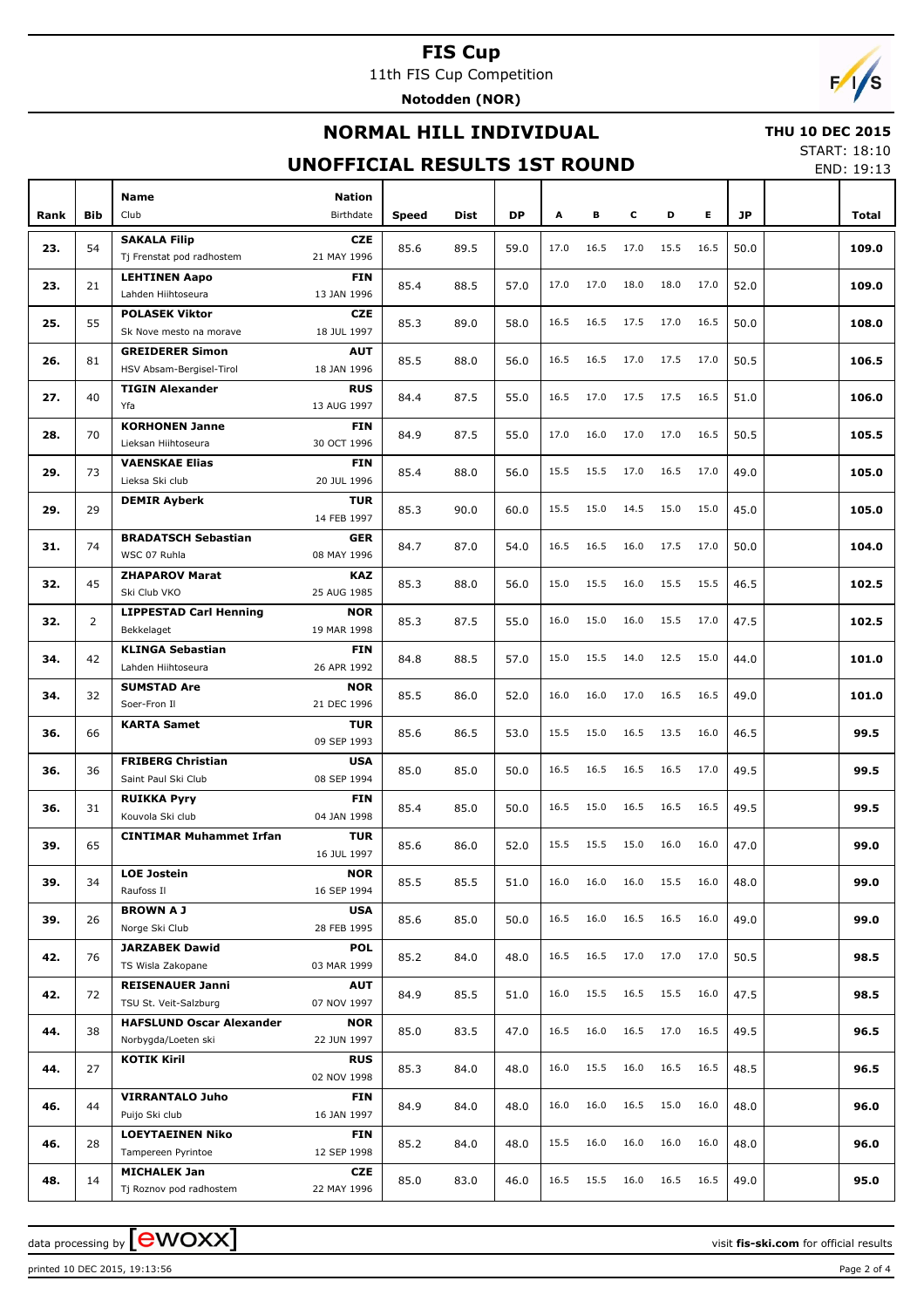11th FIS Cup Competition

**Notodden (NOR)**

## **NORMAL HILL INDIVIDUAL**

### **THU 10 DEC 2015**

## **UNOFFICIAL RESULTS 1ST ROUND**

START: 18:10 END: 19:13

 $F/1/s$ 

| Rank | <b>Bib</b>     | <b>Name</b><br>Club                                  | <b>Nation</b><br><b>Birthdate</b> |       | Dist | <b>DP</b> | A    | в    | c    | D    | E.   | <b>JP</b> | Total |
|------|----------------|------------------------------------------------------|-----------------------------------|-------|------|-----------|------|------|------|------|------|-----------|-------|
|      |                |                                                      |                                   | Speed |      |           |      |      |      |      |      |           |       |
| 48.  | 3              | <b>MYHR Sverre Aas</b><br>Sore Aal                   | <b>NOR</b><br>07 APR 1998         | 85.0  | 83.5 | 47.0      | 16.0 | 16.0 | 16.0 | 16.0 | 16.5 | 48.0      | 95.0  |
| 50.  | 67             | <b>TKACHENKO Sergey</b><br>Almaty Skiclub            | <b>KAZ</b><br>08 JUN 1999         | 85.0  | 84.5 | 49.0      | 15.5 | 15.0 | 15.0 | 14.5 | 15.5 | 45.5      | 94.5  |
| 51.  | 46             | <b>DAHL Oliver</b>                                   | <b>NOR</b>                        | 84.7  | 84.0 | 48.0      | 15.5 | 15.0 | 15.0 | 15.0 | 15.5 | 45.5      | 93.5  |
|      |                | Byaasen Il<br>11 MAR 1997<br><b>SERGEEV Maksim</b>   | <b>RUS</b>                        |       |      |           |      |      |      |      |      |           |       |
| 51.  | 23             | <b>BERG Joergen</b>                                  | 16 JUN 1999<br><b>NOR</b>         | 84.9  | 82.0 | 44.0      | 16.5 | 16.0 | 17.0 | 17.0 | 16.0 | 49.5      | 93.5  |
| 53.  | 53             | Byaasen Il<br>03 MAR 1997                            |                                   | 84.2  | 83.0 | 46.0      | 15.5 | 15.5 | 16.0 | 15.0 | 16.0 | 47.0      | 93.0  |
| 53.  | 30             | <b>LOCK Jake</b>                                     | <b>GBR</b><br>02 SEP 1997         | 84.7  | 83.0 | 46.0      | 15.5 | 15.5 | 15.5 | 16.5 | 16.0 | 47.0      | 93.0  |
| 55.  | 22             | <b>YIM Soo-Hyeon</b>                                 | <b>KOR</b><br>23 JUL 2000         | 84.7  | 82.5 | 45.0      | 16.0 | 15.5 | 16.0 | 15.5 | 16.0 | 47.5      | 92.5  |
| 56.  | 62             | <b>SHULAEV Sergey</b>                                | <b>RUS</b>                        | 84.8  | 81.5 | 43.0      | 15.5 | 16.0 | 17.0 | 16.5 | 16.0 | 48.5      | 91.5  |
|      |                | Sdushor CSP N. Novgorod<br><b>MYHREN Mats Bjerke</b> | 18 JUN 1996<br><b>NOR</b>         |       |      | 45.0      | 15.5 | 14.5 | 16.0 | 14.5 | 15.5 | 45.5      | 90.5  |
| 57.  | 52             | Soere Aal<br><b>HAARE Anders</b>                     | 23 SEP 1997<br><b>NOR</b>         | 84.8  | 82.5 |           |      |      |      |      |      |           |       |
| 58.  | 5              | 07 DEC 1999                                          |                                   | 85.0  | 82.5 | 45.0      | 14.5 | 15.0 | 14.5 | 13.0 | 14.5 | 43.5      | 88.5  |
| 59.  | $\mathbf{1}$   | <b>SAGBAKKEN Mats K.</b><br>18 DEC 1999<br>Furnes    | <b>NOR</b>                        | 85.1  | 80.0 | 40.0      | 16.0 | 15.5 | 16.5 | 16.0 | 16.0 | 48.0      | 88.0  |
| 60.  | 64             | <b>SULTANGULOV Artur</b><br>Ufa<br>07 MAR 1997       | <b>RUS</b>                        | 84.7  | 80.0 | 40.0      | 15.0 | 15.0 | 16.5 | 15.5 | 16.0 | 46.5      | 86.5  |
| 61.  | $\overline{4}$ | <b>JACOBSEN Espen</b><br>Orkdal II                   | <b>NOR</b><br>15 SEP 1998         | 84.4  | 79.0 | 38.0      | 15.0 | 15.5 | 16.0 | 16.0 | 15.5 | 47.0      | 85.0  |
| 62.  | 69             | <b>PYZHOV Sergey</b>                                 | <b>RUS</b><br>26 SEP 1996         | 84.7  | 79.5 | 39.0      | 15.0 | 14.5 | 15.0 | 15.0 | 15.0 | 45.0      | 84.0  |
| 63.  | 63             | St.Petersburg<br><b>WESTERHEIM Oscar P</b>           | <b>NOR</b>                        | 85.3  | 80.0 | 40.0      | 13.5 | 12.5 | 15.0 | 13.5 | 14.0 | 41.0      | 81.0  |
|      |                | Baekkelaget<br><b>NOGIN Roman</b>                    | 03 JAN 1996<br><b>KAZ</b>         |       |      |           |      |      |      |      |      |           |       |
| 63.  | 19             | Almaty Skiclub<br><b>MARUSIAK Yevhen</b>             | 23 JUN 1998<br><b>UKR</b>         | 85.3  | 78.5 | 37.0      | 14.5 | 14.5 | 14.0 | 17.0 | 15.0 | 44.0      | 81.0  |
| 63.  | 16             | 16 MAR 2000<br>Verkhovyna Ski school                 |                                   | 84.3  | 78.0 | 36.0      | 15.0 | 15.0 | 15.0 | 15.5 | 15.0 | 45.0      | 81.0  |
| 66.  | 71             | <b>WALLACE Brian</b><br>Saint Paul Ski Club          | <b>USA</b><br>03 JUL 1993         | 85.2  | 76.5 | 33.0      | 15.5 | 15.0 | 16.0 | 15.5 | 16.0 | 47.0      | 80.0  |
| 66.  | 20             | <b>VASKUL Andrii</b><br>Vorokhta Ski school          | <b>UKR</b><br>01 APR 1999         | 85.1  | 78.5 | 37.0      | 14.5 | 13.5 | 15.0 | 13.0 | 15.5 | 43.0      | 80.0  |
| 68.  | 13             | <b>LUNDGREN Olof</b><br>Holmens IF<br>08 OCT 1997    | <b>SWE</b>                        | 84.2  | 78.0 | 36.0      | 14.5 | 14.5 | 14.5 | 14.0 | 15.0 | 43.5      | 79.5  |
| 69.  | 51             | <b>CHO Sung-Woo</b>                                  | <b>KOR</b><br>01 JAN 2000         | 84.8  | 77.0 | 34.0      | 15.0 | 14.0 | 13.5 | 14.5 | 15.0 | 43.5      | 77.5  |
| 69.  | 9              | <b>JOHANNESSEN Erik</b><br>27 AUG 1999               | <b>NOR</b>                        | 84.4  | 75.5 | 31.0      | 16.0 | 15.0 | 15.5 | 15.0 | 16.0 | 46.5      | 77.5  |
| 71.  | 41             | Botne Sk<br><b>FLEMSTROEM Marcus</b>                 | <b>SWE</b>                        | 84.1  | 74.5 | 29.0      | 16.0 | 14.0 | 15.5 | 15.5 | 16.0 | 47.0      | 76.0  |
|      |                | Sollefteaa Gif<br><b>LOCK Robert</b>                 | 07 APR 1999<br><b>GBR</b>         |       |      |           | 15.5 | 14.5 | 15.5 | 15.5 | 15.5 |           |       |
| 72.  | 24             | <b>DEVYATKIN Nikita</b>                              | 02 SEP 1997<br>KAZ                | 83.8  | 74.0 | 28.0      |      |      |      |      |      | 46.5      | 74.5  |
| 73.  | 37             |                                                      | 03 APR 1999                       | 83.9  | 75.0 | 30.0      | 14.0 | 14.0 | 14.0 | 13.0 | 15.0 | 42.0      | 72.0  |
| 73.  | 8              | <b>LADEHAUG Anders</b><br>Nordre Land i.L            | <b>NOR</b><br>31 OCT 1999         | 83.8  | 72.5 | 25.0      | 15.5 | 15.5 | 16.0 | 16.5 | 15.5 | 47.0      | 72.0  |

printed 10 DEC 2015, 19:13:56 Page 3 of 4

data processing by **CWOXX** and  $\overline{C}$  and  $\overline{C}$  and  $\overline{C}$  and  $\overline{C}$  and  $\overline{C}$  and  $\overline{C}$  and  $\overline{C}$  and  $\overline{C}$  and  $\overline{C}$  and  $\overline{C}$  and  $\overline{C}$  and  $\overline{C}$  and  $\overline{C}$  and  $\overline{C}$  and  $\overline{C}$